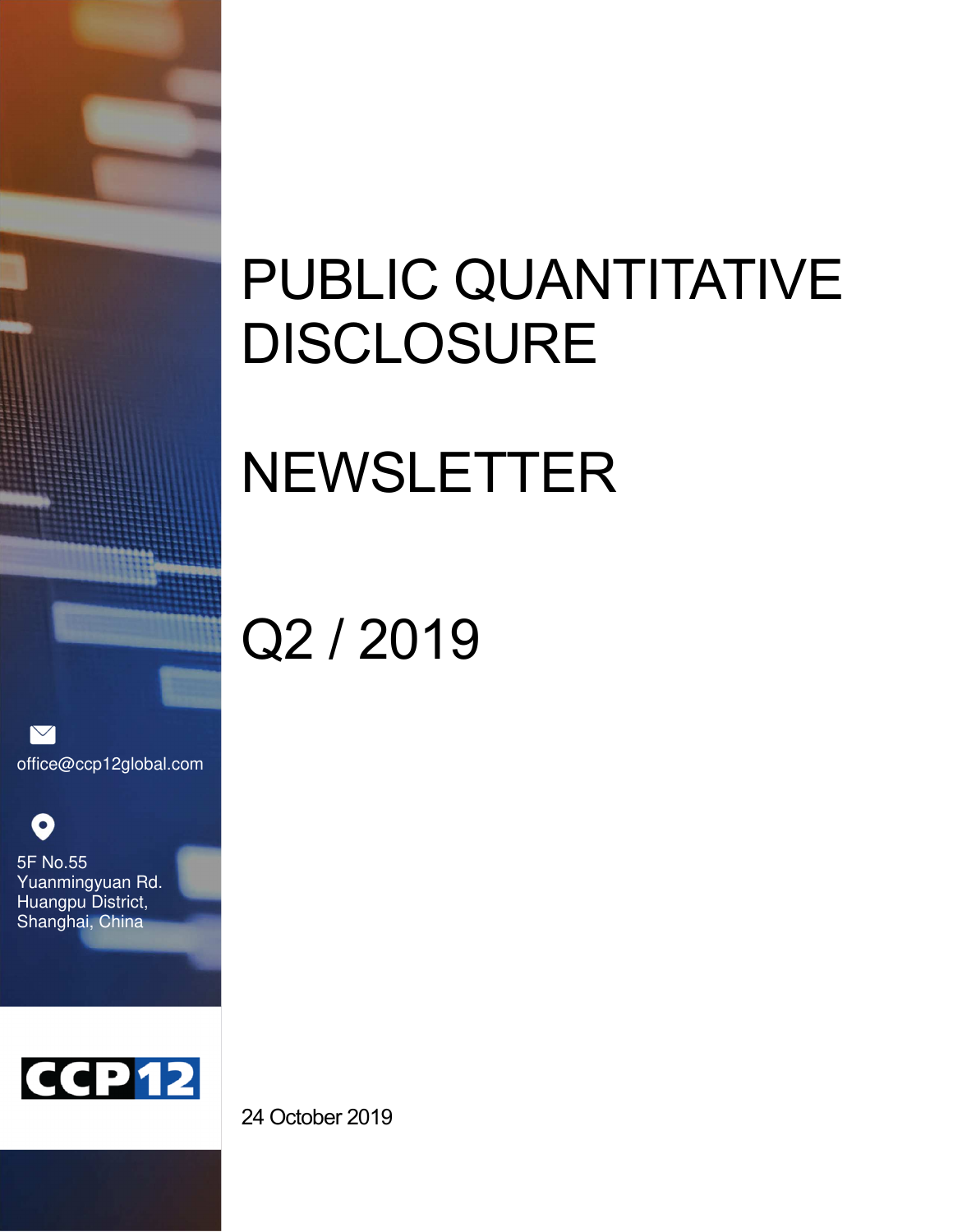

# TABLE OF CONTENT

| 2.1 |       |                                                            |  |  |
|-----|-------|------------------------------------------------------------|--|--|
|     | 2.1.1 |                                                            |  |  |
|     | 2.1.2 |                                                            |  |  |
|     | 2.1.3 | INITIAL MARGIN REQUIRED CLIENTS NET/GROSS  9               |  |  |
| 2.2 |       |                                                            |  |  |
|     | 2.2.1 |                                                            |  |  |
| 2.3 |       |                                                            |  |  |
| 2.4 |       |                                                            |  |  |
|     | 2.4.1 |                                                            |  |  |
|     |       |                                                            |  |  |
|     |       | APPENDIX 2 - SUMMARIZED RESULTS FOR Q3 2018 VS. Q4 2018 16 |  |  |
|     |       |                                                            |  |  |
|     |       |                                                            |  |  |
|     |       |                                                            |  |  |
|     |       |                                                            |  |  |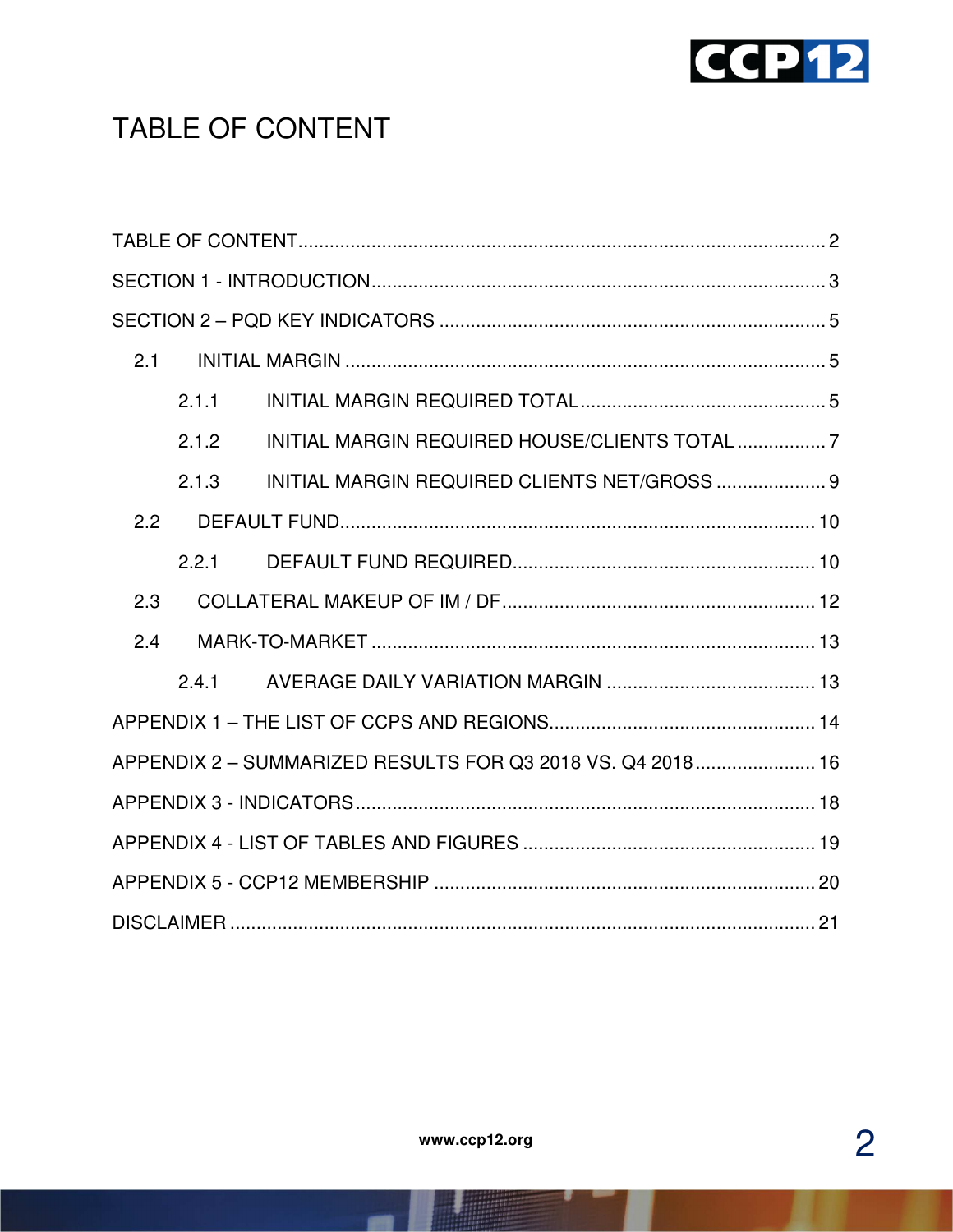

### SECTION 1 - INTRODUCTION

The Global Association of Central Counterparties (CCP12) publishes the Public Quantitative Disclosure (PQD) Newsletter to present a panorama of the CCP industry to market participants, relevant authorities and the broader public. The analysis is based on PQD reports published by central counterparties (CCPs) globally under the Principles for Financial Market Infrastructures (PFMI) requirements set by Committee on Payments and Market Infrastructures and the International Organization of Securities Commissions (CPMI-IOSCO). For a full list of the CCPs whose PQD information was used in this report, please see Appendix 1.

CCP12 is a global association of 37 members who operate more than 60 individual CCPs across the Europe/Middle East/Africa (EMEA), Americas, and Asia-Pacific (APAC) regions. CCP12 aims to promote effective, practical and appropriate risk management and operational standards for CCPs to ensure the safety and efficiency of the financial markets it represents. CCP12 leads and assesses global regulatory and industry initiatives that concern CCPs to form consensus views, while also actively engaging with regulatory agencies and industry constituents through consultation responses, forum discussions and position papers.

In 2015, the CPMI-IOSCO published PQD standards for CCPs<sup>1</sup> as an important component of the set of PFMI public disclosure requirements, while also encouraging CCPs to use a common PQD submission template. CCP12 supports CPMI-IOSCO's efforts to improve the level of standardization and transparency of the CCP industry; our members collaboratively worked to create a common PQD template in 2015, and officially released the CCP12 PQD Template in 2017<sup>2</sup>.

<sup>1</sup> CPMI-IOSCO (2015). Public quantitative disclosure standards for central counterparties. [online] Available from: < https://www.bis.org/cpmi/publ/d125.htm >

<sup>2</sup> CCP12 PQD Template: https://ccp12.org/the-ccp12-template-for-public-quantitative-disclosures-for-ccps-3/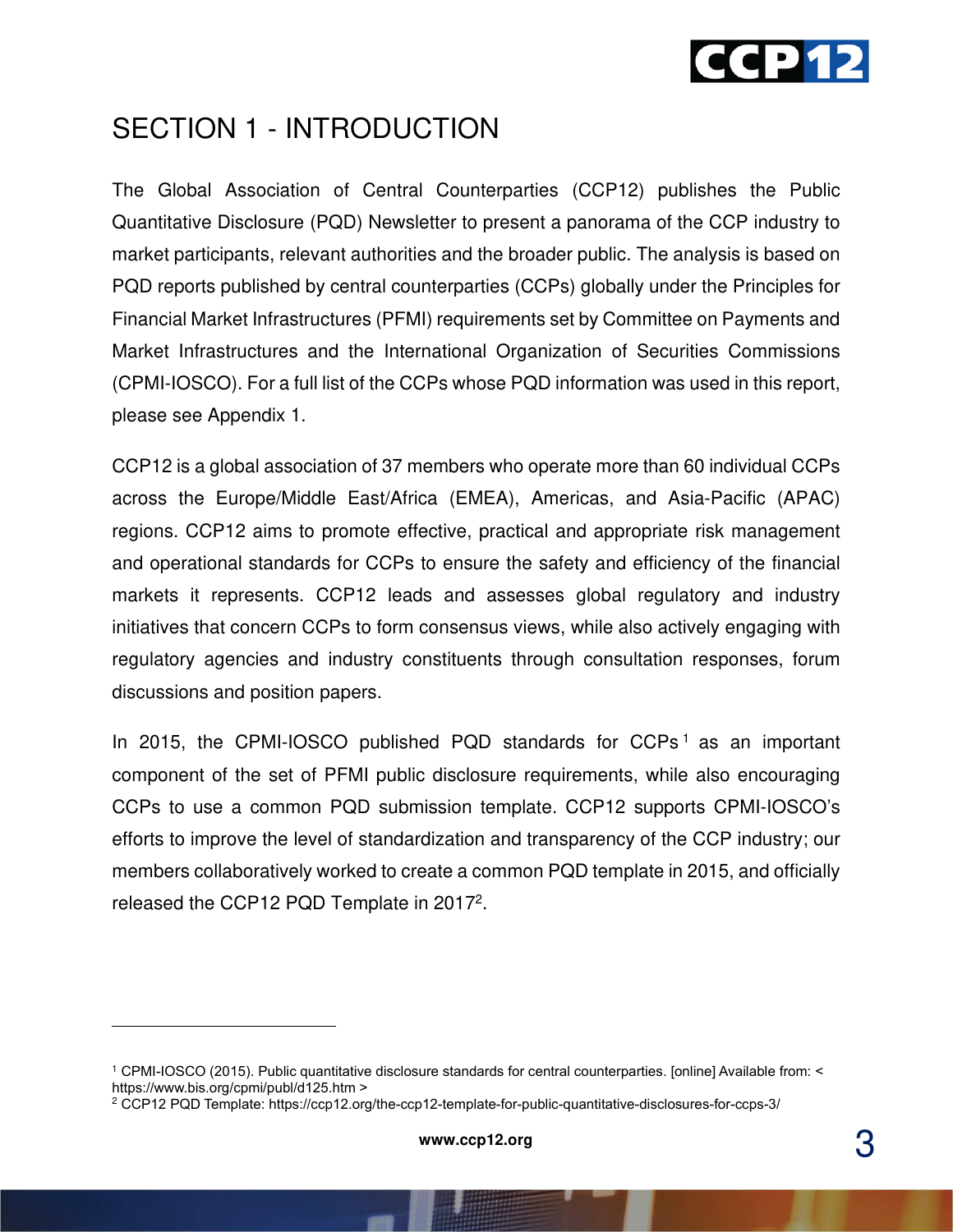

In this PQD Newsletter, the Q1 and Q2 2019 PQD data sets published by CCP12 members are grouped both by the region (Americas, EMEA or APAC) in which the CCP is located, as well as by the underlying asset classes cleared by the CCP. A number of CCP risk management indicators are examined, including Initial Margin Required, Default Fund Required, Collateral Make-Up of the Initial Margin and Default Fund contributions, and Average Daily Variation Margin. All indicators are measured in US dollar (USD).

#### Updates to the PQD Newsletter

- OTC Clearing Hong Kong Limited (OTC Clear), Hong Kong Securities Clearing Limited (HKSCC) and Takasbank have been added to the PQD data pool; the PQDs for both the previous quarter (Q1 2019) and the relevant quarter (Q2 2019) were added to minimize any resulting jumps in both the quarterly and respective regional splits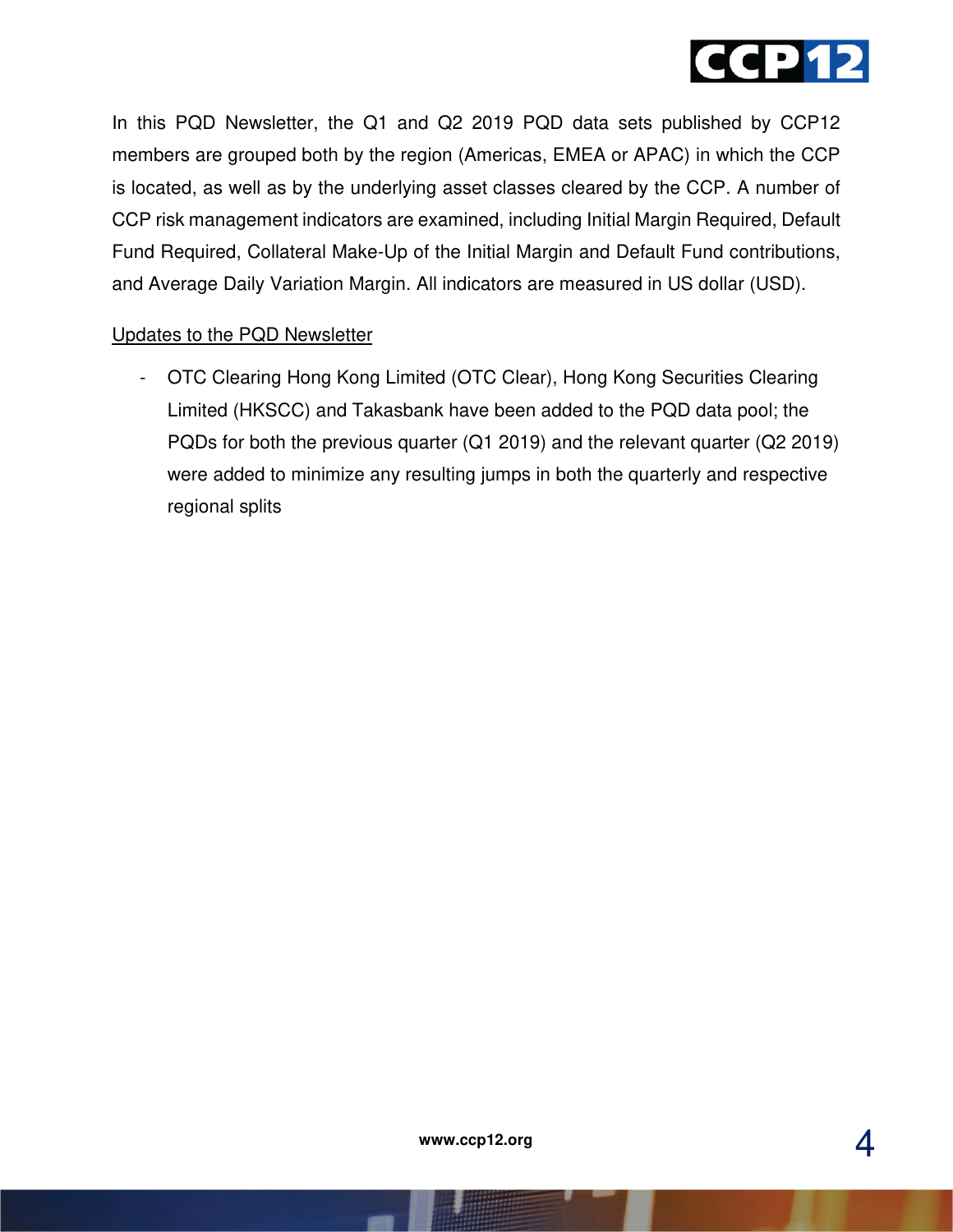

# SECTION 2 – PQD KEY INDICATORS

#### 2.1 INITIAL MARGIN

#### 2.1.1 INITIAL MARGIN REQUIRED TOTAL

Initial margin (IM) is the collateral required by the CCP to cover potential changes in the value of each participant's position (that is, potential future exposure) over the appropriate closeout period in the event the participant defaults (CPMI-IOSCO, 2012)<sup>3</sup>.

In the CCP12 PQD data set, the required initial margin at the end of Q2 2019 totaled USD 746.12 billion (Chart 1a), of which 41,3% came from the Americas (USD 308.44 billion); 48,9% was from EMEA (USD 364.61 billion), while CCPs in the APAC region accounted for 9,8% (USD 73.07 billion).

Compared with the data from Q1 2019 (Chart 1b and Chart 2), the required initial margin within the three regions increased and the global total grew by USD 26.69 billion overall, whereas this occurred mainly in the EMEA and Americas region.



**Chart 1a: Initial Margin Required Total – Q2 2019** 



3 CPSS-IOSCO (2012). *Principles for financial market infrastructures*. [online] Available from: <https://www.bis.org/cpmi/publ/d 101.htm>

5 **www.ccp12.org**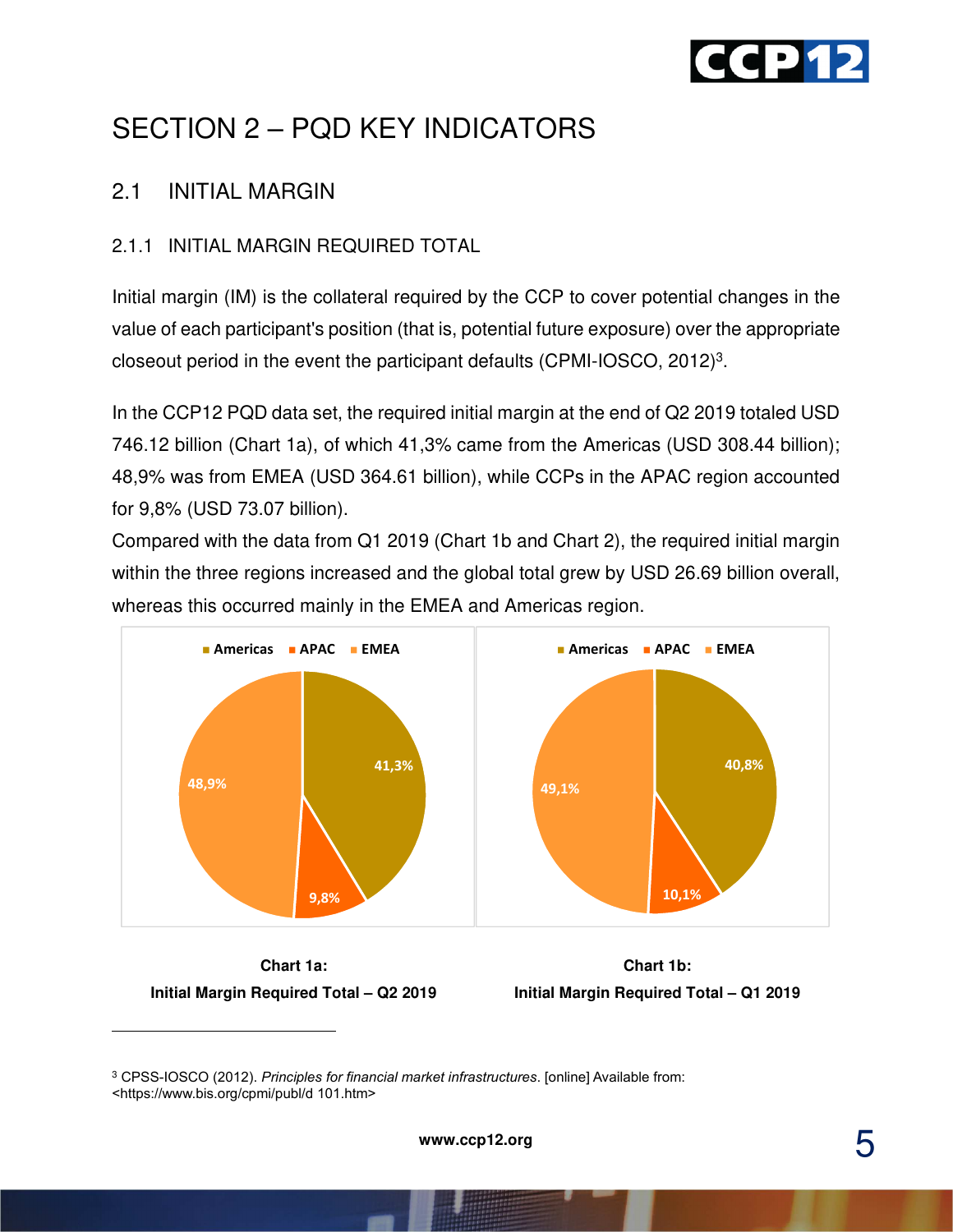





**Initial Margin Required Total in USD billion – Q2 2019 vs. Q1 2019** 

In contrast to a geographical split, the initial margin can also be broken down by asset class (Chart 3). 29,1% (USD 216.82 billion) of the required initial margin is used to cover a Multi Asset class (Diversified/Other), where the initial margin encompasses multiple asset classes across the various CCP clearing services. Interest Rate Derivatives (IRD) come in second at 27,3% (USD 203.97 billion), followed by IM for Equity Derivatives at 16,7% (USD 124.69 billion). Next in order are Bonds and Repo (12,5%; USD 93.01 billion), Credit Default Swaps (CDS) (6,0%; USD 44.52 billion), Shares and Equities (5,1%; USD 38.31 billion), Foreign Exchange (FX) (2,1%; 15.91 billion), and Agriculture and Commodities (1,2%; USD 8.90 billion).



**Chart 3: Asset Class Split of Total Required Initial Margin – Q2 2019**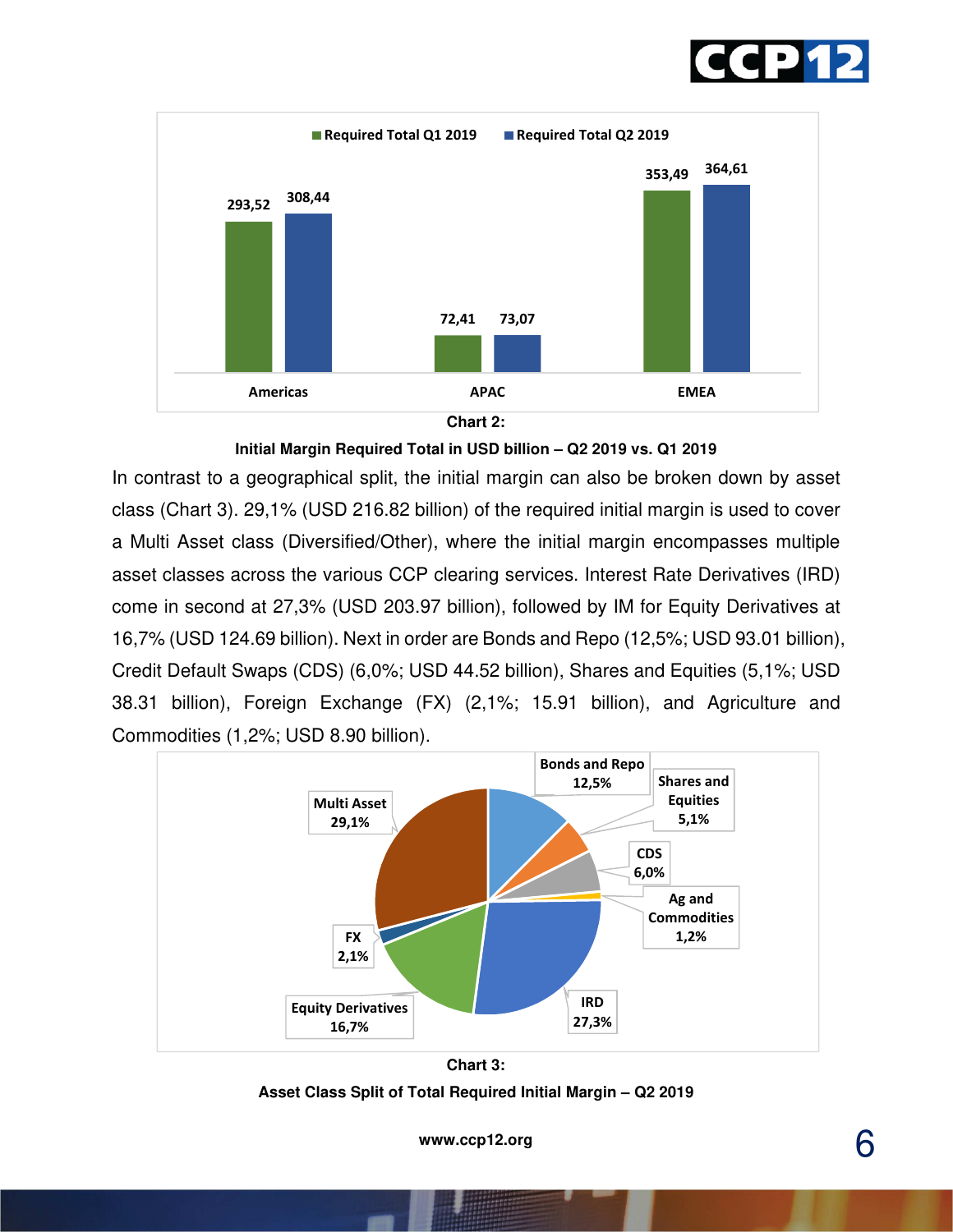

In comparison to the Q1 2019 figures (Chart 4) the main increases occurred in the asset classes IRD (+10,85%), Bonds and Repo (+9,40%) and Shares and Equities (+5,47%). Decreases of -6,08% in the asset class AG and Commodities and of -3,97% in the asset class Equity Derivatives are also important to note.

| <b>Asset Class</b>         | Q1 2019 | Q2 2019 | $+$ / -  |
|----------------------------|---------|---------|----------|
| Bonds and Repo             | 85.02   | 93.01   | 9,40%    |
| <b>Shares and Equities</b> | 36.32   | 38.31   | 5,47%    |
| <b>CDS</b>                 | 44.64   | 44,52   | $-0,26%$ |
| Ag and Commodities         | 9.48    | 8,90    | $-6,08%$ |
| <b>IRD</b>                 | 184.00  | 203,97  | 10,85%   |
| <b>Equity Derivatives</b>  | 129.84  | 124,69  | $-3,97%$ |
| <b>FX</b>                  | 16.05   | 15,91   | $-0,91%$ |
| Multi Asset                | 214.07  | 216,82  | 1,28%    |
| Chart 4.                   |         |         |          |

**Asset Class Split Total Required Initial Margin in USD billion Q1 2019 vs. Q2 2019** 

#### 2.1.2 INITIAL MARGIN REQUIRED HOUSE/CLIENTS TOTAL

Initial margin requirements can apply to both clearing members' own accounts (i.e. house or proprietary account), and/or those of their client.

| <b>Asset Class</b>         | <b>House Total</b> | <b>Client Total</b> |
|----------------------------|--------------------|---------------------|
| Bonds and Repo             | 82,53              | 10,48               |
| <b>Shares and Equities</b> | 18,79              | 19,06               |
| <b>CDS</b>                 | 21,76              | 22,76               |
| Ag and Commodities         | 3,33               | 5,52                |
| <b>IRD</b>                 | 88,29              | 115,68              |
| <b>Equity Derivatives</b>  | 27,80              | 96,88               |
| <b>FX</b>                  | 15,82              | 0,08                |
| Multi Asset                | 41,14              | 165,63              |

**Chart 5:** 

#### **Global Asset Class Split for House & Client Initial Margin Total in USD billion – Q2 20194**

<sup>4</sup> Sum of IM Required split by House/Clients Total is lower than Total IM required, due to no breakdown of IM required of NSE Clearing Limited and Hong Kong Securities Clearing Limited (HKSCC)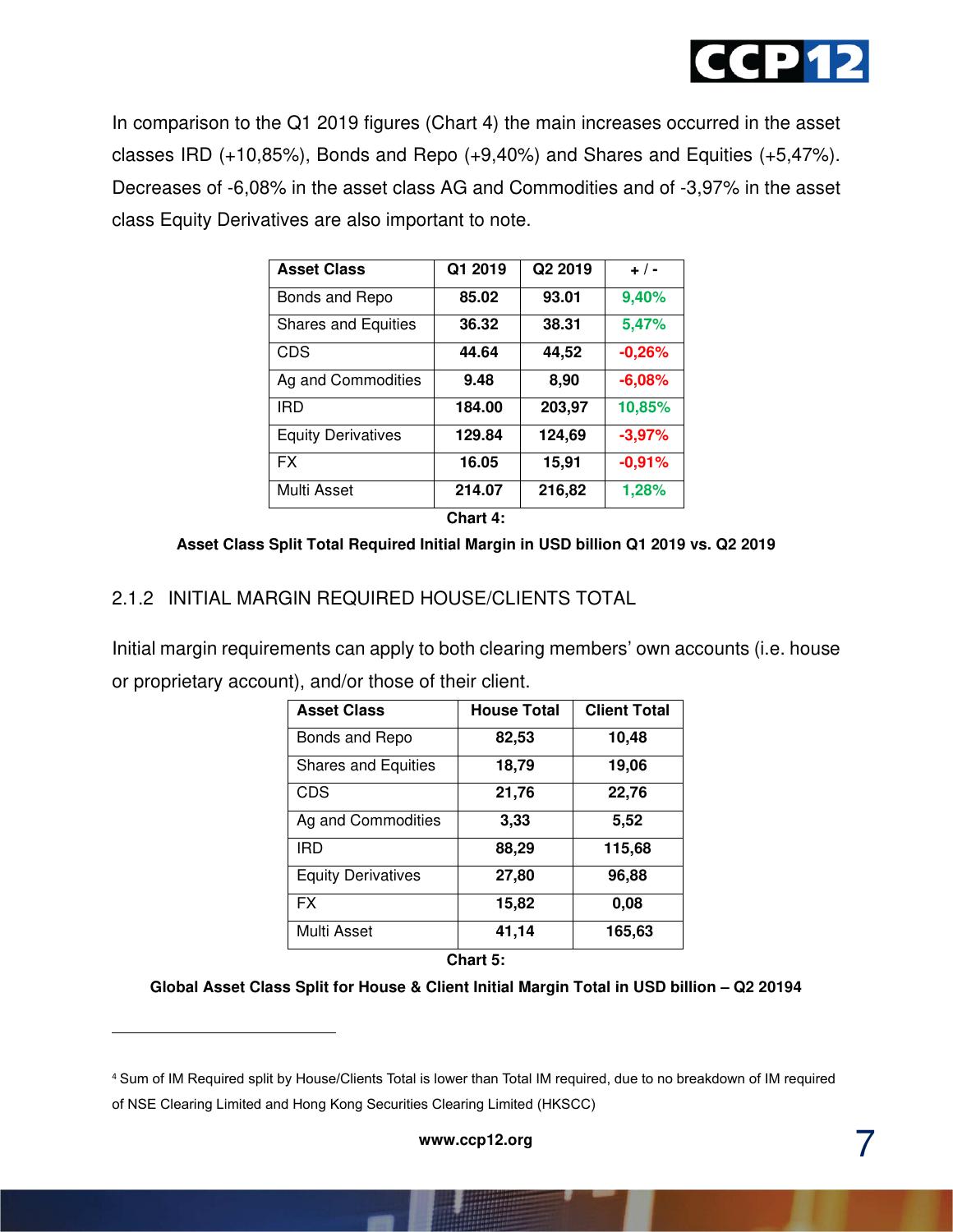

By the end of Q2 2019 (Chart 6, reporting CCPs' total initial margin requirements for clients in America tripled the requirements for clearing members (client USD 231.02 billion vs. house USD 77.42 billion). The APAC (client USD 30.40 billion vs. house USD 32.16 billion) and EMEA (client USD 174.68 billion vs. house USD 189.93 billion) regions on the other hand had higher requirements for clearing members. The global asset class splits for the house and client IM totals can be found in the table above (Chart 5):



**Chart 6:** 





**Initial Margin Required Client Net and Gross in USD billion – Q1 2019 vs. Q2 2019**

<sup>5</sup> Sum of IM Required split by House/Clients Total is lower than Total IM required, due to no breakdown of IM required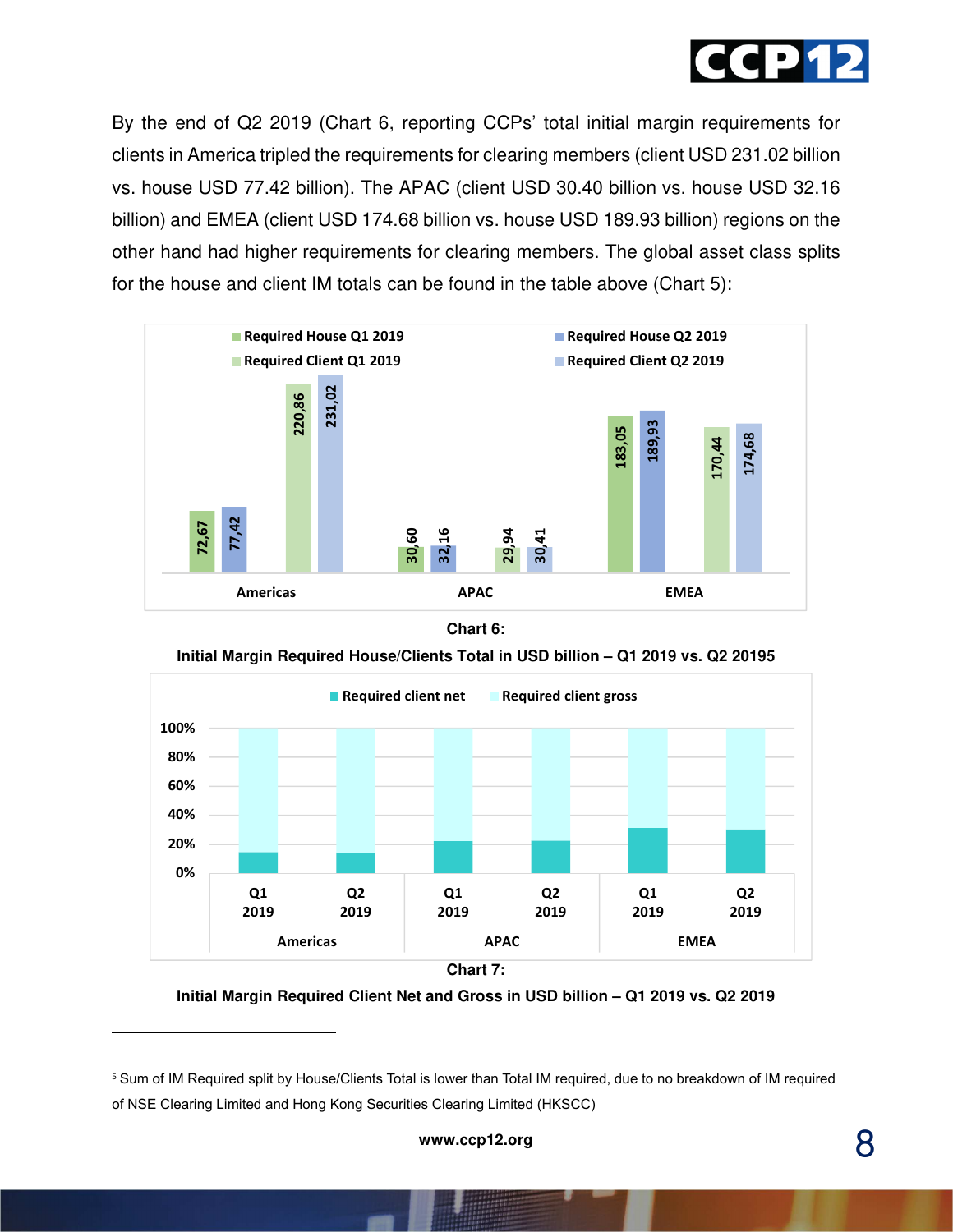

#### 2.1.3 INITIAL MARGIN REQUIRED CLIENTS NET/GROSS

Under CPMI-IOSCO PQD requirements, CCPs should clarify whether initial margin for the positions of indirect participants must be provided for each indirect participant's own position (i.e. required client gross), or for the net position of a group of indirect participants (i.e. required client net) (CPMI-IOSCO, 2015).

Overall, the majority of clients' initial margin required by reporting CCPs were collected on a gross basis. As of the end of Q2 2019, the comparison between gross and net basis in Americas was a respective USD 197.88 billion vs. USD 33.14 billion; in EMEA, USD 121.59 billion (gross) vs. USD 53.09 billion (net); and in APAC, USD 23.55 billion (gross) vs. USD 6.86 billion (net). The global asset class splits for the client net and client gross totals can be found in the table below (Chart 8):

| <b>Asset Class</b>         | <b>Client Gross</b> | <b>Client Net</b> |
|----------------------------|---------------------|-------------------|
| Bonds and Repo             | 1.04                | 9.43              |
| <b>Shares and Equities</b> | 6.19                | 12.87             |
| <b>CDS</b>                 | 22.76               | 0.00              |
| Ag and Commodities         | 0.43                | 5.09              |
| IRD                        | 106.84              | 8.84              |
| <b>Equity Derivatives</b>  | 76.99               | 19.89             |
| <b>FX</b>                  | 0.08                | 0.00              |
| Multi Asset                | 154.51              | 11.13             |

**Chart 8:** 

**Asset Class Split for Client Gross and Net Initial Margin Total in USD billion – Q2 2018**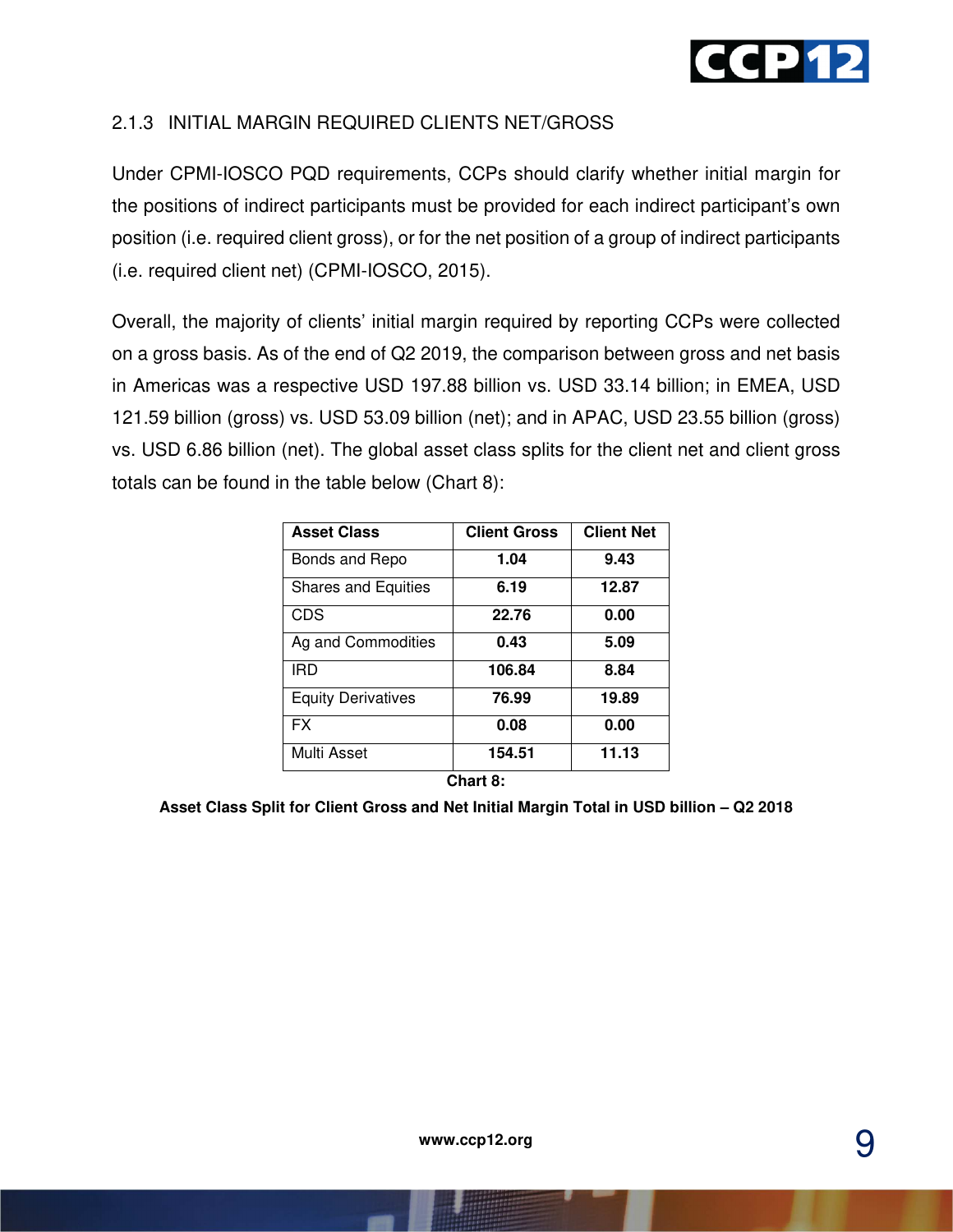

#### 2.2 DEFAULT FUND

#### 2.2.1 DEFAULT FUND REQUIRED

Default fund (DF) is one of the components of the pre-funded financial resources provided by participants, used to allocate any losses arising in the event that one or more participants defaults on their obligations to the FMI and the resources provided by the defaulting party (or parties) are not sufficient to cover such losses (CPMI-IOSCO, 2015).



**Chart 9a: Default Fund Required – Q2 2019 Chart 9b: Default Fund Required – Q1 2019**  The Americas, which made up 50,5% of the total figure, had the largest default fund requirement at the end of 2019 Q2 (USD 46.64 billion); EMEA was next with 37.8% (USD 34.86 billion), followed by APAC with 11,7% (USD 10.79 billion) (Chart 9a).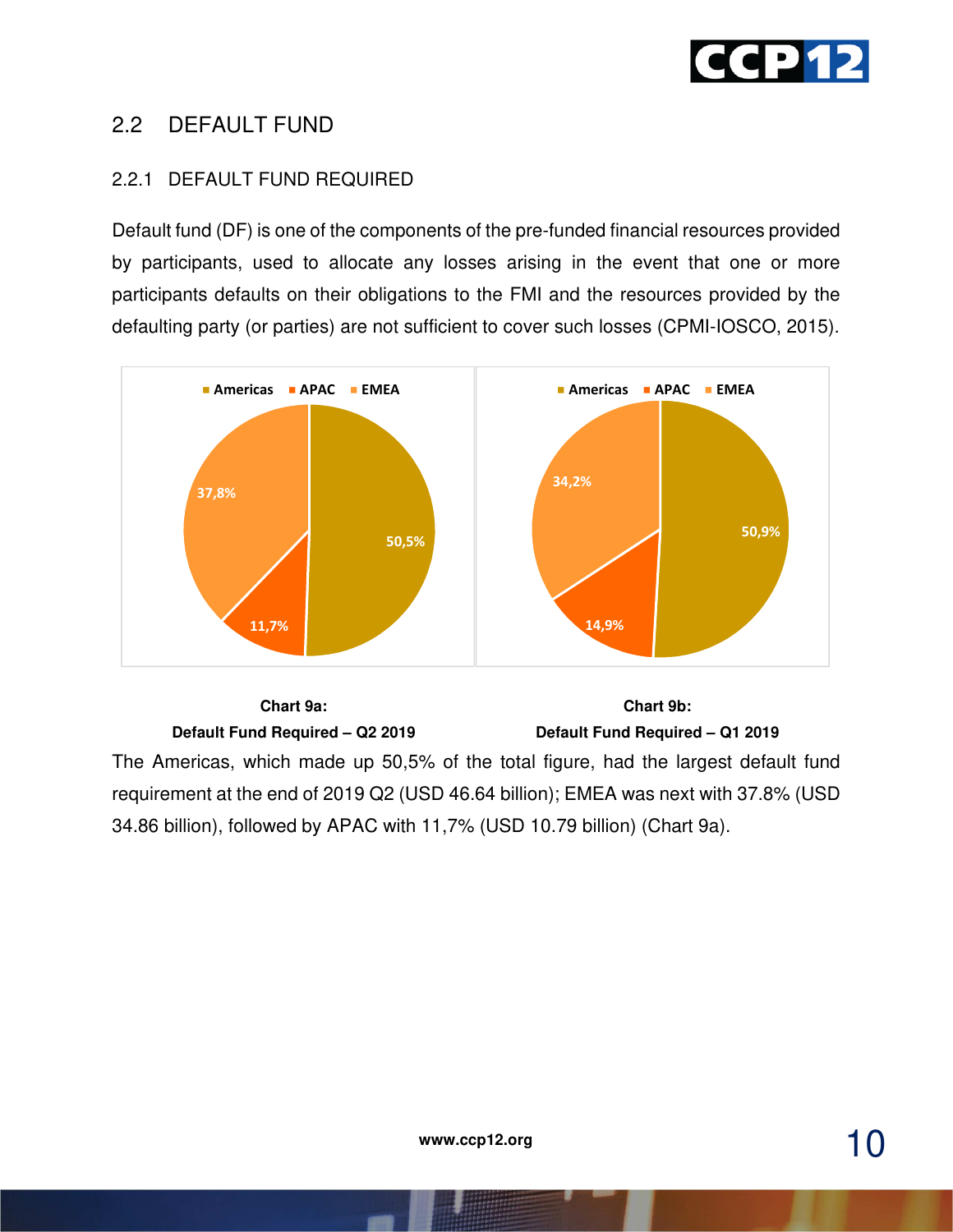

For Q1 2018, the Americas made up 50,9% of the total figure with USD 46.84 billion; in EMEA the default fund required was USD 31.48 billion (34,2%). The APAC region makes 14,9% with USD 13.71 billion (Chart 9b and Chart 10).



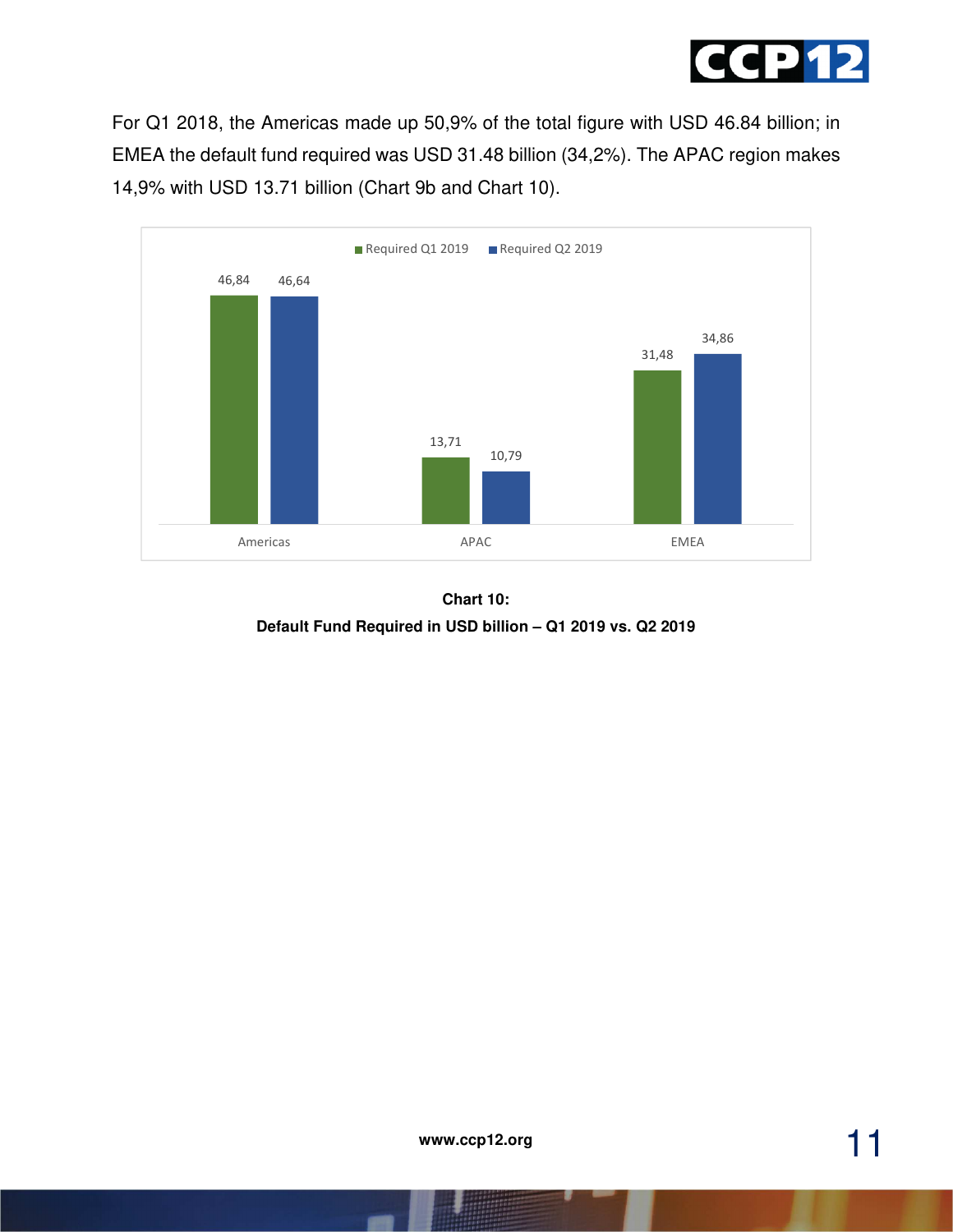

#### 2.3 COLLATERAL MAKEUP OF IM / DF

While members are required to post a set amount of initial margin and default fund contribution, the makeup of the collateral posted may have flexibility subject to the schedule of the CCP. The collateral can be made up of a combination of cash and noncash collateral, and can be held at a variety of locations; the global totals can be seen below:

|      | <b>Collateral Posted in the Form of</b> | <b>Initial Margin</b> | <b>Default Fund</b> |
|------|-----------------------------------------|-----------------------|---------------------|
| Cash | At Central Bank of Issue                | 11,0%                 | 34,6%               |
|      | At Other Central Bank                   | 0,3%                  | 0,0%                |
|      | Secured Cash (Reverse Repo)             | 10,6%                 | 15,1%               |
|      | Unsecured at Commercial Banks           | 5,2%                  | 10,6%               |
| Non- | Sovereign Gov't Bonds - Domestic        | 35,8%                 | 29,5%               |
| Cash | Sovereign Gov't Bonds - Foreign         | 17,9%                 | 3,8%                |
|      | Agency Bonds                            | 1,4%                  | 4,4%                |
|      | <b>State/Municipal Bonds</b>            | 0,3%                  | 0,2%                |
|      | Corporate Bonds                         | 6,1%                  | 0,7%                |
|      | Equities                                | 8,2%                  | 0,3%                |
|      | <b>Mutual Funds/UCITS</b>               | 0,0%                  | 0,0%                |
|      | Commodities - Gold                      | 0,0%                  | 0,0%                |
|      | Commodities - Other                     | 0,2%                  | 0,0%                |
|      | Other                                   | 3,0%                  | 0,7%                |

**Chart 11:** 

**Collateral Makeup of Initial Margin and Default Fund – Q2 2019**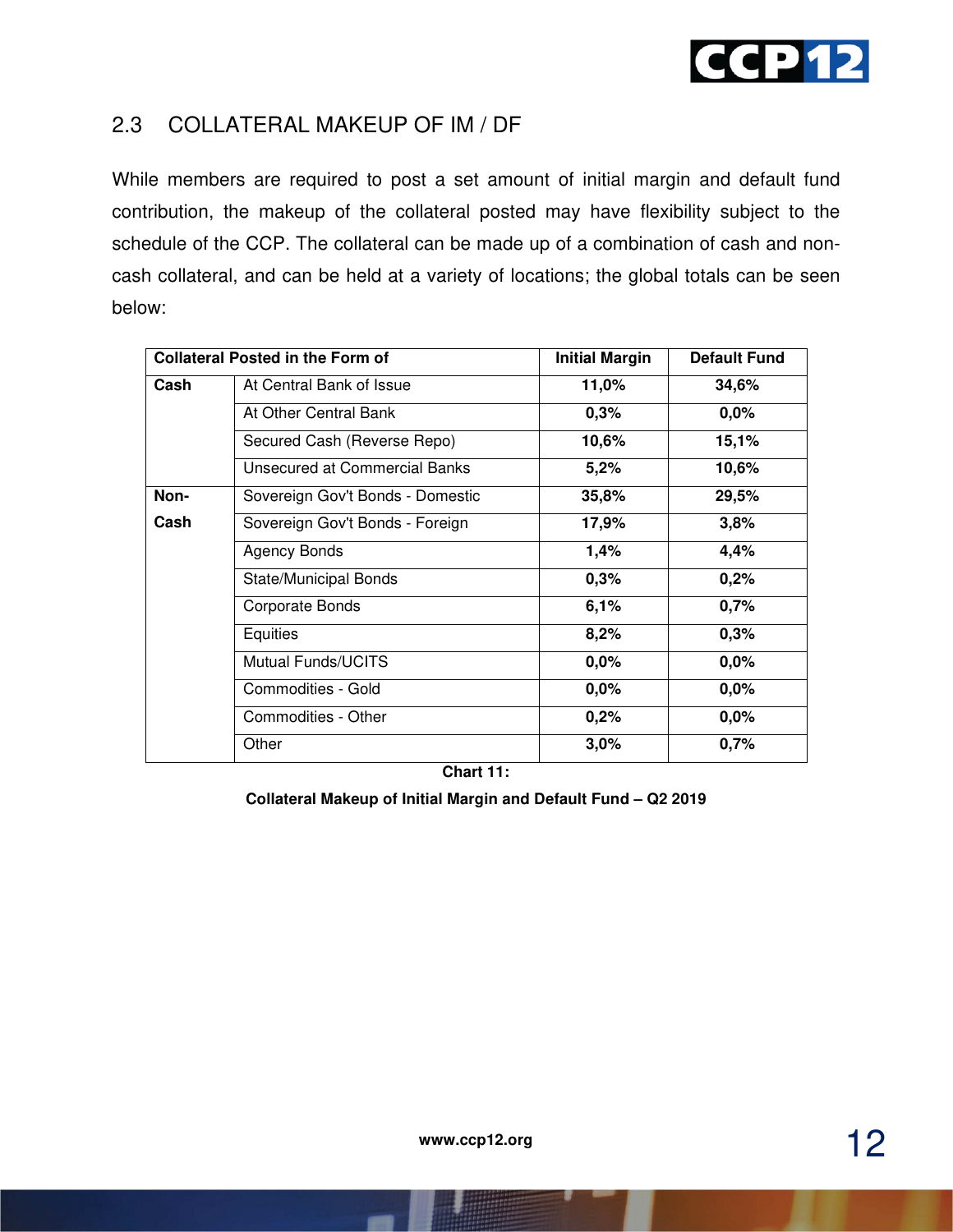

#### 2.4 MARK-TO-MARKET

#### 2.4.1 AVERAGE DAILY VARIATION MARGIN

Variation Margin can be defined as funds that are collected and paid out to reflect current exposures resulting from actual changes in market prices (CPMI-IOSCO, 2012).

In the CCP12 PQD data set, a majority of the total variation margin paid through the CCP by participants on each business day during the second quarter of 2019 was more or less evenly generated in the Americas (28,7%, USD 9.07 billion) and EMEA (30,5%; USD 9.65 billion) region. In APAC however, approx. 10% more (40,8%, USD 12.92 billion) was generated. Compared to Q1 2019 a slight proportionate increase over all three regions can be seen.



**Chart 12: Average Daily Variation Margin in USD billion – Q1 2019 vs. Q2 2019**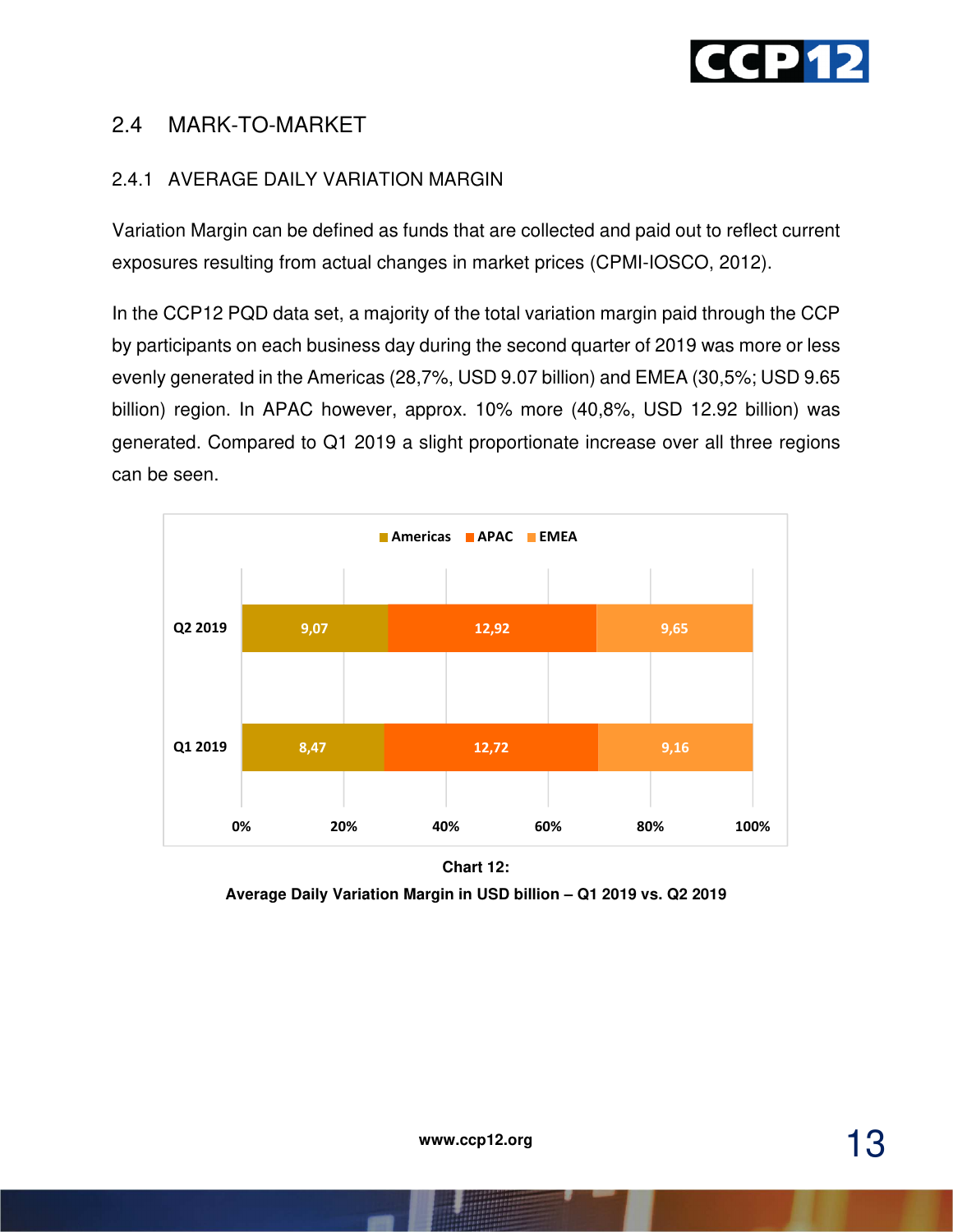

# APPENDIX 1 – THE LIST OF CCPS AND REGIONS

| <b>ORGANISATION<sup>6</sup></b>               | <b>REGION</b> | <b>Website for PQD Reports</b>                                                         |
|-----------------------------------------------|---------------|----------------------------------------------------------------------------------------|
| B3 - Brasil Bolsa Balcao                      | Americas      | http://www.b3.com.br/en_us/products-and-<br>services/clearing-and-settlement/clearing/ |
| Chicago Mercantile<br>Exchange Group          | Americas      | http://www.cmegroup.com/clearing/cpmi-<br>iosco-reporting.html                         |
| Depository Trust & Clearing<br>Corporation    | Americas      | http://www.dtcc.com/en/legal/policy-and-<br>compliance                                 |
| Intercontinental Exchange<br>(Credit)         | Americas      | https://www.theice.com/clear-credit/regulation                                         |
| Intercontinental Exchange<br>(US)             | Americas      | https://www.theice.com/clear-<br>us/regulation#quantitative-disclosures                |
| Intercontinental Exchange<br>(NGX)            | Americas      | https://www.theice.com/ngx/documents                                                   |
| Minneapolis Grain<br>Exchange                 | Americas      | http://www.mgex.com/regulation.html                                                    |
| The Options Clearing<br>Corporation           | Americas      | https://www.theocc.com/about/corporate-<br>information/pfmi-disclosures.jsp            |
| <b>TMX Group</b>                              | Americas      | http://www.cdcc.ca/publications_qtdFiles_en                                            |
| <b>ASX Limited (Clear)</b>                    | <b>APAC</b>   | http://www.asx.com.au/regulation/regulatory-<br>compliance/asx-clear.htm               |
| <b>ASX Limited (Futures)</b>                  | <b>APAC</b>   | https://www.asx.com.au/regulation/regulatory<br>-compliance/asx-clear-futures.htm      |
| Hong Kong Exchanges &<br>Clearing Ltd (HKCC)  | <b>APAC</b>   | https://www.hkex.com.hk/eng/market/clr/Spec<br>ialTopics/IOSCO.htm                     |
| Hong Kong Exchanges &<br>Clearing Ltd (SEOCH) | <b>APAC</b>   | https://www.hkex.com.hk/eng/market/clr/Spec<br>ialTopics/IOSCO.htm                     |
| Hong Kong Exchanges &<br>Clearing Ltd (OTCC)  | <b>APAC</b>   | https://www.hkex.com.hk/Services/Clearing/O<br>TC-Clear/PFMI?sc_lang=en                |
| Hong Kong Exchanges &<br>Clearing Ltd (HKSCC) | <b>APAC</b>   | https://www.hkex.com.hk/Services/Clearing/S<br>ecurities/PFMI?sc_lang=en               |
| Intercontinental Exchange<br>(Singapore)      | <b>APAC</b>   | https://www.theice.com/clear-<br>singapore/regulation#quantitative-disclosures         |
| Japan Securities Clearing<br>Corporation      | <b>APAC</b>   | https://www.jpx.co.jp/jscc/en/company/fmi-<br>pdf2.html                                |
| Korea Exchange                                | <b>APAC</b>   | https://global.krx.co.kr/contents/GLB/02/0202/<br>0202020203/GLB0202020203.jsp         |
| <b>NSE Clearing Limited</b>                   | <b>APAC</b>   | https://www.nscclindia.com/NSCCL/disclosur<br>es/nsccl_dis_pfmi.htm                    |
| Shanghai Clearing House                       | <b>APAC</b>   | http://www.shclearing.com/zcyyj/jgyzl/pfmi/                                            |

<sup>6</sup> Dark blue highlight signifies a CCP whose PQD data is new to the data pool as of Q1 2019 or Q2 2019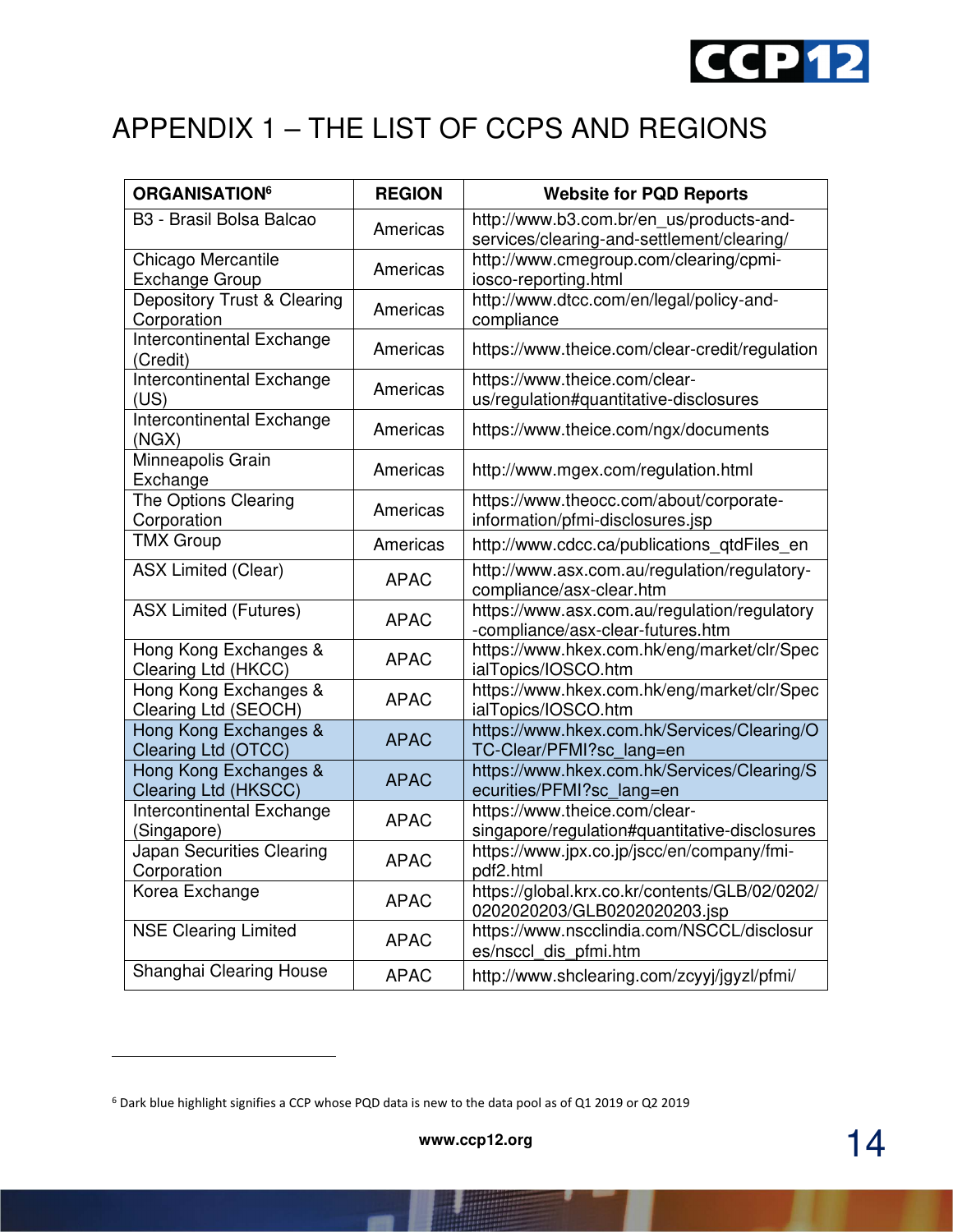

| <b>ORGANISATION<sup>7</sup></b>                                | <b>REGION</b> | <b>Website for PQD Reports</b>                                                                                                                                                         |
|----------------------------------------------------------------|---------------|----------------------------------------------------------------------------------------------------------------------------------------------------------------------------------------|
| Singapore Exchange Ltd<br>(DC)                                 | <b>APAC</b>   | https://www2.sgx.com/regulation/principles-<br>financial-market-infrastructures-disclosure                                                                                             |
| Singapore Exchange Ltd<br>(CDP)                                | <b>APAC</b>   | https://www2.sgx.com/regulation/principles-<br>financial-market-infrastructures-disclosure                                                                                             |
| <b>Thailand Clearing House</b><br>Co. Ltd.                     | <b>APAC</b>   | https://www.set.or.th/tch/en/pfmi/pfmi_disclos<br>ure.html                                                                                                                             |
| The Clearing Corporation of<br>India Ltd                       | <b>APAC</b>   | https://www.ccilindia.com/RiskManagement/P<br>ages/PFMIDisclosres.aspx                                                                                                                 |
| London Stock Exchange<br>Group Ltd (CC&G)                      | <b>EMEA</b>   | https://www.lseg.com/markets-products-and-<br>services/post-trade-services/ccp-<br>services/ccg-english-version/products-and-<br>services/statistics/iosco-quantitative-<br>disclosure |
| <b>Dubai Commodities</b><br><b>Clearing Corporation</b>        | <b>EMEA</b>   | http://www.dccc.co.ae/                                                                                                                                                                 |
| <b>Eurex Clearing</b>                                          | <b>EMEA</b>   | http://www.eurexclearing.com/clearing-<br>en/about-us/regulatory-standards                                                                                                             |
| Hong Kong Exchanges &<br>Clearing Ltd (LME)                    | <b>EMEA</b>   | https://www.lme.com/en-GB/LME-<br>Clear/Technology/Reports/CPMI-IOSCO-<br><b>Disclosure</b>                                                                                            |
| Intercontinental Exchange<br>(Europe)                          | <b>EMEA</b>   | https://www.theice.com/clear-<br>europe/regulation#quantitative-disclosures                                                                                                            |
| Intercontinental Exchange<br>(Netherlands)                     | <b>EMEA</b>   | https://www.theice.com/clear-<br>netherlands/regulation#quantitative-<br>disclosures                                                                                                   |
| Johannesburg Stock<br>Exchange                                 | <b>EMEA</b>   | https://www.jse.co.za/services/post-trade-<br>services/risk-management/quantitative-<br>disclosures                                                                                    |
| KDPW_CCP S.A.                                                  | <b>EMEA</b>   | http://www.kdpwccp.pl/en/Members/Transpar<br>ency/Pages/Terms_of_Use.aspx                                                                                                              |
| London Stock Exchange<br>Group Ltd (LCH LTD)                   | <b>EMEA</b>   | https://www.lch.com/resources/rules-and-<br>regulations/ccp-disclosures                                                                                                                |
| London Stock Exchange<br>Group Ltd (LCH SA)                    | <b>EMEA</b>   | https://www.lch.com/resources/rules-and-<br>regulations/ccp-disclosures                                                                                                                |
| Nasdaq Clearing                                                | <b>EMEA</b>   | https://business.nasdaq.com/trade/clearing/n<br>asdaq-clearing/about-nasdaq-<br>clearing/index.html                                                                                    |
| <b>Central Counterparty</b><br><b>National Clearing Centre</b> | <b>EMEA</b>   | http://www.nkcbank.com/viewCatalog.do?me<br>nuKey=461                                                                                                                                  |
| <b>Takasbank</b>                                               | <b>EMEA</b>   | https://www.takasbank.com.tr/en/services/ser<br>vices-provided/central-counterparty-<br>ccp/takasbank-cpmi-iosco-quantitative-<br>disclosure                                           |

m

<sup>7</sup> Dark blue highlight signifies a CCP whose PQD data is new to the data pool as of Q1 2019 or Q2 2019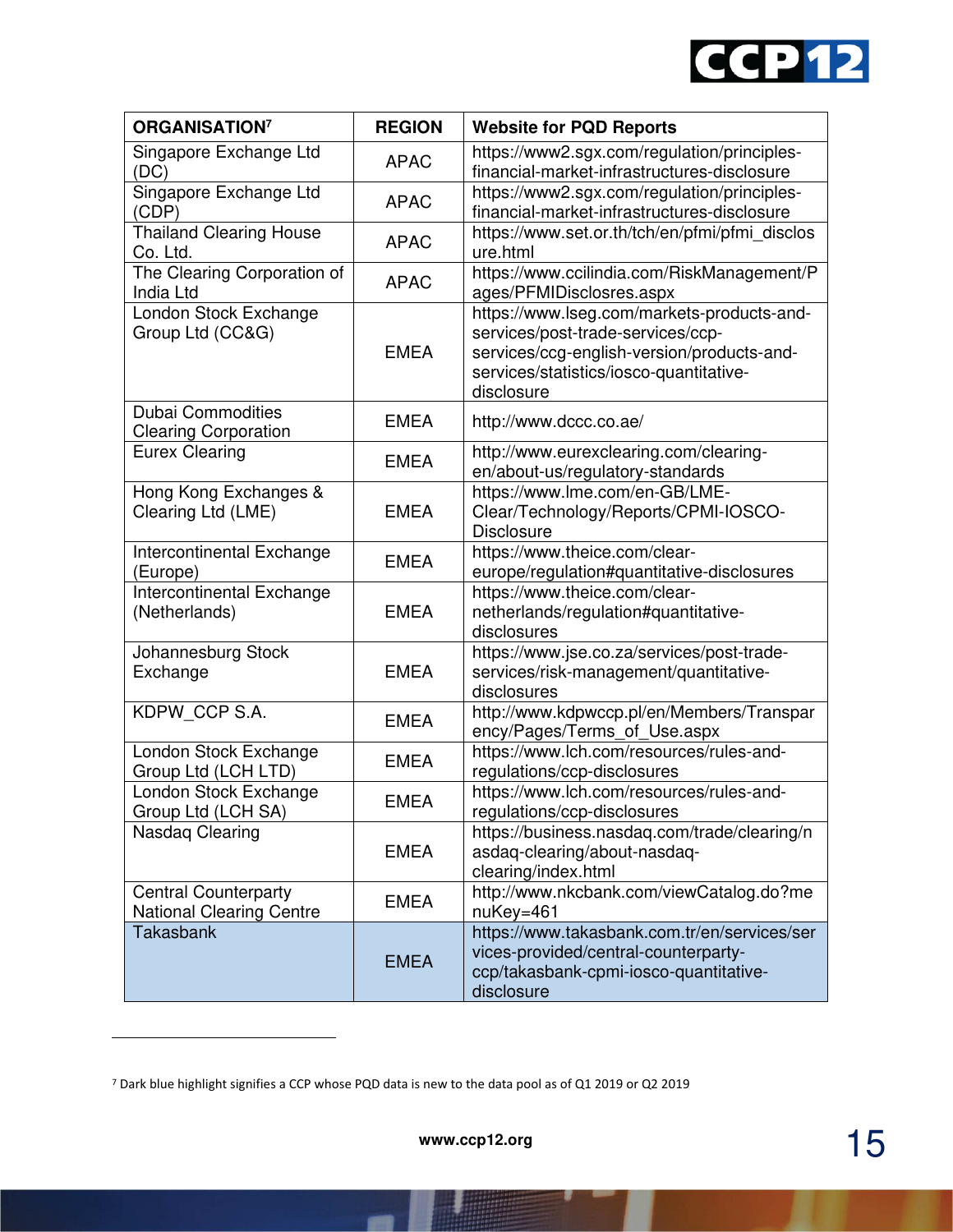

# APPENDIX 2 – SUMMARIZED RESULTS FOR Q3 2018 VS. Q4 2018

| <b>Americas</b>       |                                                   | Q1 2019                | Q <sub>2</sub> 2019    | $+$ / -  |
|-----------------------|---------------------------------------------------|------------------------|------------------------|----------|
| <b>Initial Margin</b> | <b>Required house</b>                             | USD 72.665.290.753,11  | USD 77.417.724.865,53  | 6,54%    |
|                       | <b>Required client net</b>                        | USD 32.417.899.613,74  | USD 33.140.153.981.61  | 2,23%    |
|                       | <b>Required client gross</b>                      | USD 188.440.336.887,18 | USD 197.884.247.411,26 | 5,01%    |
|                       | <b>Required total</b>                             | USD 293.523.527.254,03 | USD 308.442.126.258.39 | 5,08%    |
|                       |                                                   |                        |                        |          |
|                       | Held (pre-haircut)                                | USD 365.931.077.519,38 | USD 376.797.515.543,35 | 2,97%    |
|                       | Held (post-haircut)                               | USD 307.686.411.192,24 | USD 366.626.250.569,46 | 19,16%   |
|                       |                                                   |                        |                        |          |
| <b>Default Fund</b>   | <b>Required</b>                                   | USD 46.839.707.087,39  | USD 46.643.006.247,64  | $-0.42%$ |
|                       | Posted (pre-haircut)                              | USD 54.157.877.155.77  | USD 56.817.233.365,98  | 4,91%    |
|                       | Posted (post haircut)                             | USD 53.192.895.945,84  | USD 55.460.384.954,91  | 4,26%    |
|                       |                                                   |                        |                        |          |
| <b>Mark-to-Market</b> | Average total VM paid to<br>CCP each business day | USD 8.469.793.543,25   | USD 9.068.584.669.66   | 7,07%    |

| <b>APAC</b>           |                                                          | Q1 2019                | Q <sub>2</sub> 2019    | $+$ / -   |
|-----------------------|----------------------------------------------------------|------------------------|------------------------|-----------|
| <b>Initial Margin</b> | <b>Required house</b>                                    | USD 30.601.101.662,84  | USD 32.160.618.573,04  | 5,10%     |
|                       | <b>Required client net</b>                               | USD 6.676.534.568,45   | USD 6.859.627.357,44   | 2,74%     |
|                       | <b>Required client gross</b>                             | USD 23.268.136.312,99  | USD 23.549.692.294,01  | 1,21%     |
|                       | <b>Required total</b>                                    | USD 72.414.153.211,33  | USD 73.068.559.854,82  | 0,90%     |
|                       |                                                          |                        |                        |           |
|                       | Held (pre-haircut)                                       | USD 166.023.559.765.93 | USD 172.682.483.397,00 | 4,01%     |
|                       | Held (post-haircut)                                      | USD 153.344.789.376,36 | USD 159.447.839.804,11 | 3,98%     |
|                       |                                                          |                        |                        |           |
| <b>Default Fund</b>   | Required                                                 | USD 13.708.050.718,90  | USD 10.786.669.628,51  | $-21,31%$ |
|                       | Posted (pre-haircut)                                     | USD 17.325.176.015,51  | USD 16.094.008.628,69  | $-7,11%$  |
|                       | Posted (post haircut)                                    | USD 17.066.741.506,27  | USD 15.804.505.933,41  | $-7,40%$  |
|                       |                                                          |                        |                        |           |
| <b>Mark-to-Market</b> | Average total VM paid to<br><b>CCP each business day</b> | USD 12.720.072.981,28  | USD 12.921.835.361.16  | 1,59%     |

16 **www.ccp12.org**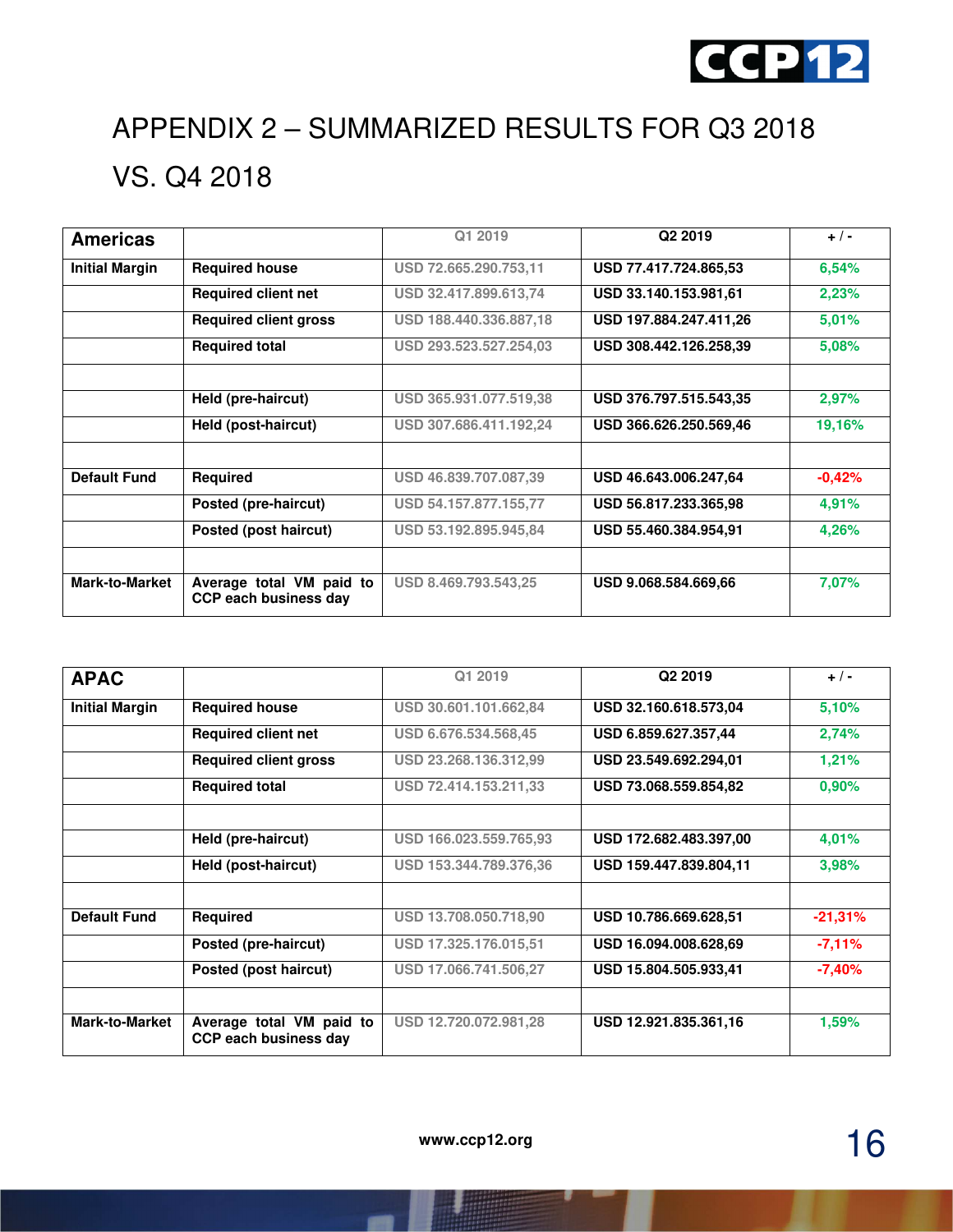

| <b>EMEA</b>           |                                                   | Q1 2019                | Q <sub>2</sub> 2019    | $+$ / -  |
|-----------------------|---------------------------------------------------|------------------------|------------------------|----------|
| <b>Initial Margin</b> | <b>Required house</b>                             | USD 183.054.582.977,79 | USD 189.928.537.338,12 | 3,76%    |
|                       | <b>Required client net</b>                        | USD 53.293.307.578,55  | USD 53.093.575.498,66  | $-0,37%$ |
|                       | <b>Required client gross</b>                      | USD 117.142.724.403,64 | USD 121.587.508.621,20 | 3,79%    |
|                       | <b>Required total</b>                             | USD 353.490.614.959,98 | USD 364.609.621.457,97 | 3,15%    |
|                       | Held (pre-haircut)                                | USD 626.591.178.777,46 | USD 664.609.302.128,39 | 6,07%    |
|                       | Held (post-haircut)                               | USD 533.649.958.056,99 | USD 562.195.411.372.01 | 5,35%    |
|                       |                                                   |                        |                        |          |
| <b>Default Fund</b>   | Required                                          | USD 31.480.568.213,72  | USD 34.861.794.479.15  | 10,74%   |
|                       | Posted (pre-haircut)                              | USD 33.707.458.363,13  | USD 37.184.216.018,07  | 10,31%   |
|                       | Posted (post haircut)                             | USD 33.322.397.995,00  | USD 36.752.848.222,50  | 10,29%   |
|                       |                                                   |                        |                        |          |
| <b>Mark-to-Market</b> | Average total VM paid to<br>CCP each business day | USD 183.054.582.977,79 | USD 189.928.537.338,12 | 3,76%    |

| Global                |                                                          | Q1 2019                  | Q <sub>2</sub> 2019      | $+/-$ |
|-----------------------|----------------------------------------------------------|--------------------------|--------------------------|-------|
| <b>Initial Margin</b> | <b>Required house</b>                                    | USD 286.320.975.393,75   | USD 299.506.880.776,69   | 4,61% |
|                       | <b>Required client net</b>                               | USD 92.387.741.760,74    | USD 93.093.356.837,71    | 0,76% |
|                       | <b>Required client gross</b>                             | USD 328.851.197.603,82   | USD 343.021.448.326,46   | 4,31% |
|                       | <b>Required total</b>                                    | USD 719.428.295.425,35   | USD 746.120.307.571,18   | 3,71% |
|                       |                                                          |                          |                          |       |
|                       | Held (pre-haircut)                                       | USD 1.158.545.816.062,77 | USD 1.214.089.301.068.73 | 4,79% |
|                       | Held (post-haircut)                                      | USD 994.681.158.625,58   | USD 1.088.269.501.745,58 | 9,41% |
|                       |                                                          |                          |                          |       |
| <b>Default Fund</b>   | Required                                                 | USD 92.028.326.020,01    | USD 92.291.470.355,30    | 0,29% |
|                       | Posted (pre-haircut)                                     | USD 105.190.511.534,41   | USD 110.095.458.012,74   | 4,66% |
|                       | Posted (post haircut)                                    | USD 103.582.035.447,11   | USD 108.017.739.110.83   | 4,28% |
|                       |                                                          |                          |                          |       |
| <b>Mark-to-Market</b> | Average total VM paid to<br><b>CCP each business day</b> | USD 30.345.257.197,65    | USD 31.643.658.904,70    | 4,28% |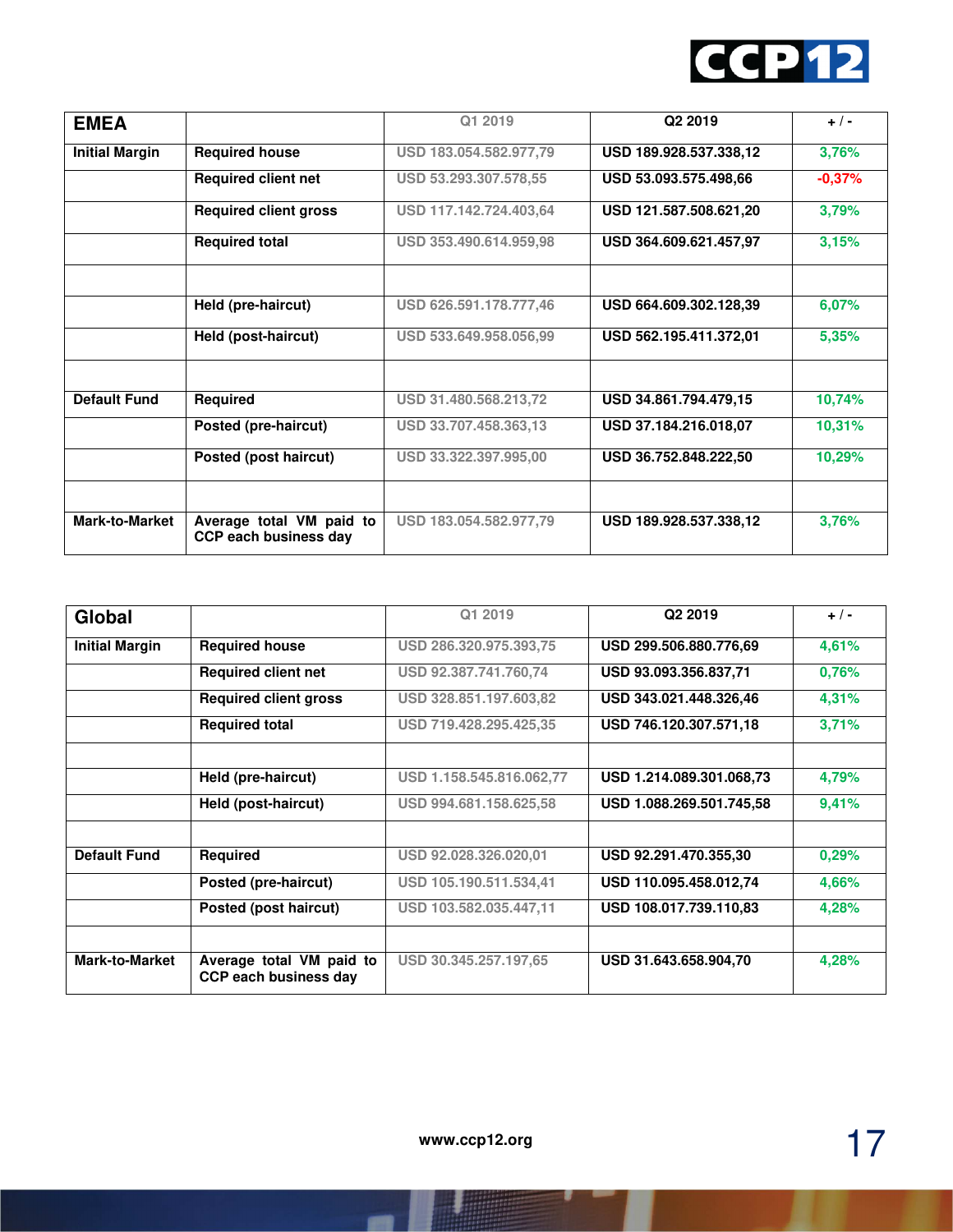

### APPENDIX 3 - INDICATORS

| NO.                     | <b>INDICATOR</b>                              | <b>DEFINITION</b>                                                                                                                                                                                                                                                                                                                                                                                                                                                                                                                                                                                                                                                      |
|-------------------------|-----------------------------------------------|------------------------------------------------------------------------------------------------------------------------------------------------------------------------------------------------------------------------------------------------------------------------------------------------------------------------------------------------------------------------------------------------------------------------------------------------------------------------------------------------------------------------------------------------------------------------------------------------------------------------------------------------------------------------|
| 1                       | Initial margin (IM)                           | Collateral that is collected to cover potential changes in the value of<br>each participant's position (that is, potential future exposure) over<br>the appropriate closeout period in the event the participant defaults.<br>$(CPMI-IOSCO, 2012)^8$ .                                                                                                                                                                                                                                                                                                                                                                                                                 |
| 1.1                     | <b>IM Required house</b>                      | This term indicates the total Initial Margin Requirements of a CCP<br>for clearing members (i.e. excluding their clients).                                                                                                                                                                                                                                                                                                                                                                                                                                                                                                                                             |
| 1.2                     | <b>IM Required client</b><br>net/client gross | Collecting margin on a gross basis means that the amount of margin<br>a participant must post to the CCP on behalf of its customers is the<br>sum of the amounts of margin required for each such customer.<br>Collecting margin on a net basis means that the participant may, in<br>calculating the amount of margin it must post to the CCP on behalf<br>of its customers, offset the amounts of margin associated with the<br>portfolios of different customers (CPMI-IOSCO, 2012).<br>Under PQD requirements, CCPs should clarify whether Initial<br>Margin Requirements for their clients are under client gross<br>structure, or client net structure, or both. |
| 1.3                     | <b>IM Required total</b>                      | This term indicates all the initial margin required by CCPs.                                                                                                                                                                                                                                                                                                                                                                                                                                                                                                                                                                                                           |
| $\overline{2}$          | <b>Default Fund (DF)</b>                      | A fund, comprising pre-funded financial resources provided by<br>participants, to allocate any losses arising in the event that one or<br>more participants defaults on their obligations to the FMI and<br>resources provided by the defaulting party (or parties) are not<br>sufficient to cover such losses (CPMI-IOSCO, 2015).                                                                                                                                                                                                                                                                                                                                     |
| 2.1                     | <b>DF Required</b>                            | The total prefunded default fund contributions from clearing<br>members required by CCPs.                                                                                                                                                                                                                                                                                                                                                                                                                                                                                                                                                                              |
| 3                       | <b>Collateral makeup of</b><br>IM / DF        | Initial Margin and Default Fund contributions can be made up of (1)<br>Cash at a central bank, (2) secured cash i.e. reverse repo, (3)<br>unsecured cash at a commercial bank, (4) domestic and (5) foreign<br>sovereign government bonds, (6) agency bonds, (7) state/municipal<br>bonds, (8) corporate bonds, (9) equities, (10) mutual funds/UCITs,<br>commodities (11) gold or (12) other, and (13) other.                                                                                                                                                                                                                                                         |
| $\overline{\mathbf{4}}$ | <b>Mark-to-Market</b><br>enforced by CCP      | This value calculated by the average total variation margin paid to<br>the CCP by participants on each business day over the period<br>multiplied by the number of business days during that period.<br>Variation Margin can be defined as funds that are collected and paid<br>out to reflect current exposures resulting from actual changes in<br>market prices (CPMI-IOSCO, 2012). The higher amount of Mark-to-<br>Market enforced by CCP indicates the more liquidity requirement for<br>clearing members to cover mark-to-market losses.                                                                                                                        |

<sup>8</sup> CPSS-IOSCO (2012). *Principles for financial market infrastructures*. [online] Available from: < https://www.bis.org/cpmi/publ/d 101.htm >

18 **www.ccp12.org**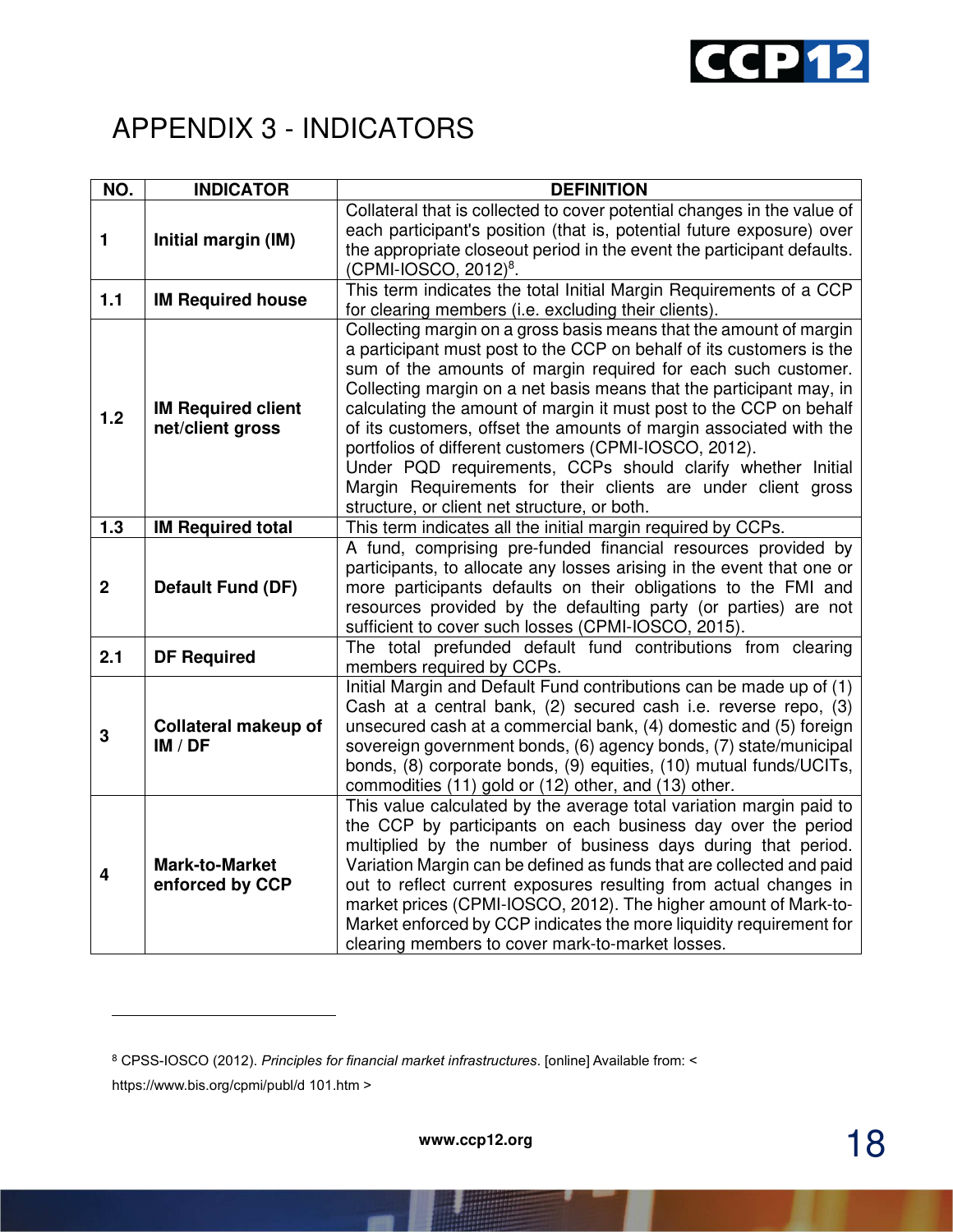

# APPENDIX 4 - LIST OF TABLES AND FIGURES

| CHART 4: ASSET CLASS SPLIT TOTAL REQUIRED INITIAL MARGIN IN USD BILLION Q1 2019 VS. Q2 2019 7        |
|------------------------------------------------------------------------------------------------------|
| CHART 5: GLOBAL ASSET CLASS SPLIT FOR HOUSE & CLIENT INITIAL MARGIN TOTAL IN USD BILLION - Q2 2019 7 |
| CHART 6: INITIAL MARGIN REQUIRED HOUSE/CLIENTS TOTAL IN USD BILLION - Q1 2019 VS. Q2 2019 8          |
| CHART 7: INITIAL MARGIN REQUIRED CLIENT NET AND GROSS IN USD BILLION - Q1 2019 VS. Q2 2019 8         |
| CHART 8: ASSET CLASS SPLIT FOR CLIENT GROSS AND NET INITIAL MARGIN TOTAL IN USD BILLION - Q2 2018 9  |
|                                                                                                      |
|                                                                                                      |
|                                                                                                      |
|                                                                                                      |
| CHART 12: AVERAGE DAILY VARIATION MARGIN IN USD BILLION - Q1 2019 VS. Q2 2019 13                     |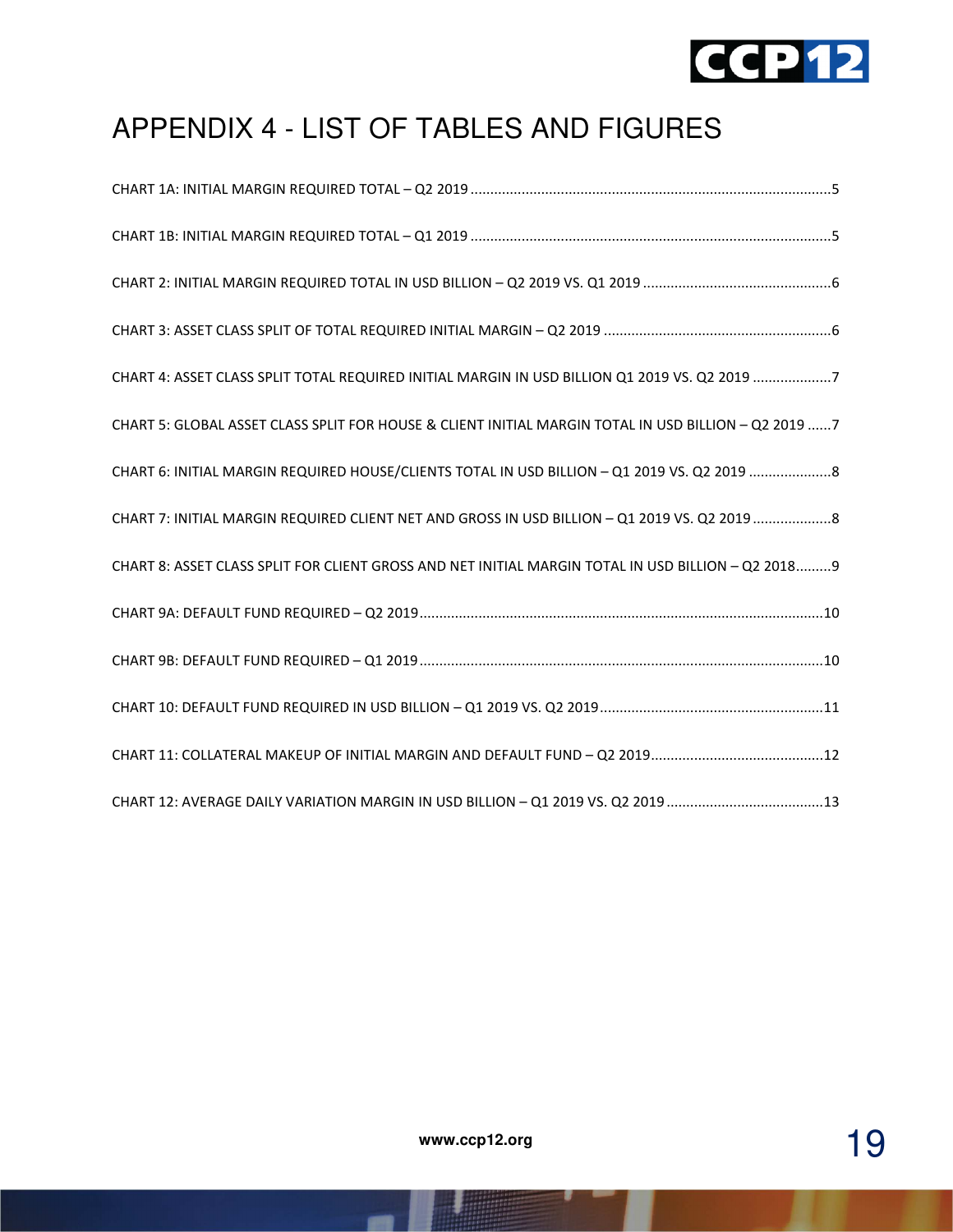

# APPENDIX 5 - CCP12 MEMBERSHIP